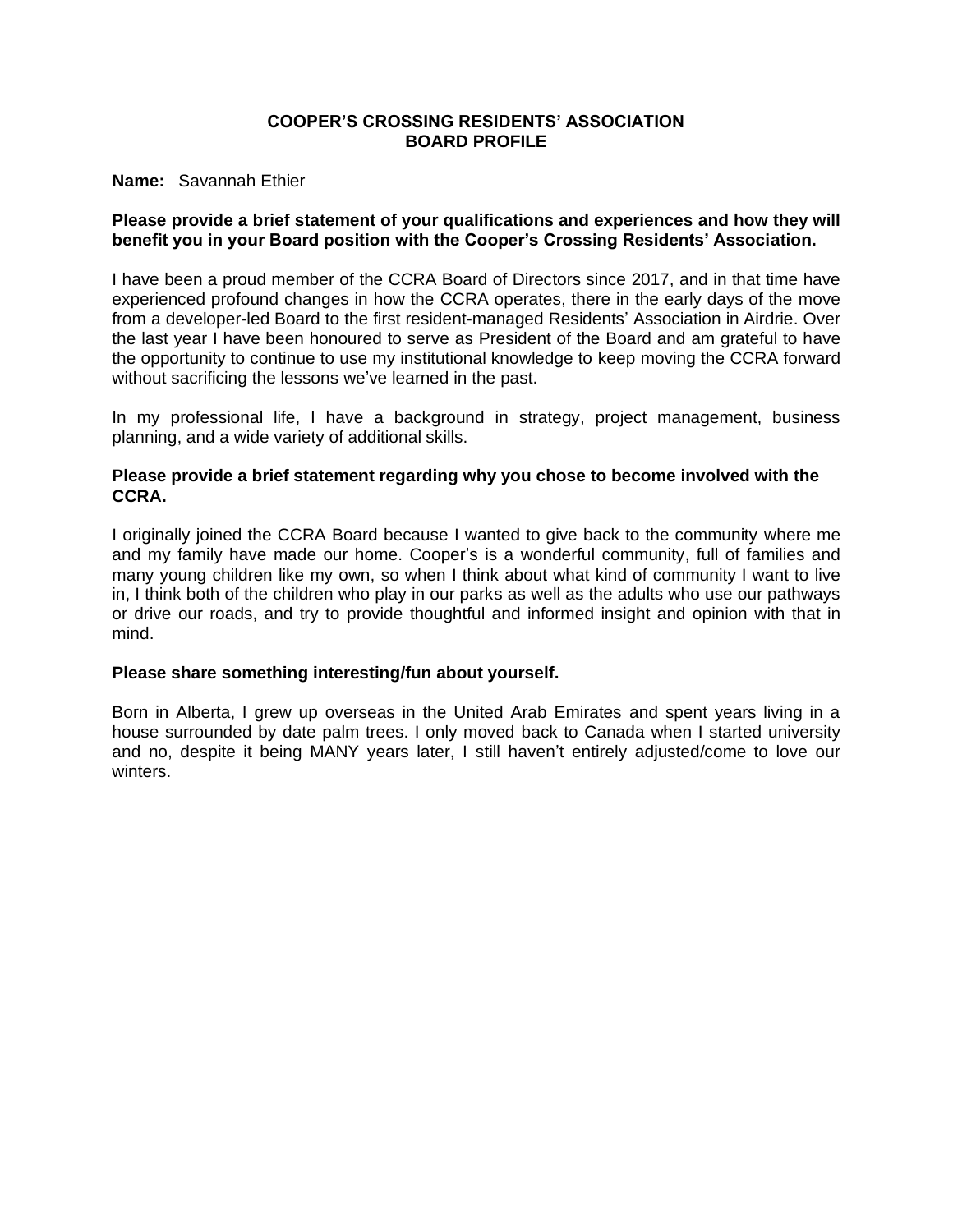**Name:** Terry Geib

# **Please provide a brief statement of your qualifications and experiences and how they will benefit you in your Board position with the Cooper's Crossing Residents' Association.**

I have more than 20 years' experience serving on boards – non-profit and for-profit. In my professional capacity I have almost 30 years' experience in marketing, business planning and strategy development for municipal government.

## **Please provide a brief statement regarding why you chose to become involved with the CCRA.**

I moved to Cooper's Crossing in 2020 and want to meet people in the community while helping contribute to its vibrancy.

# **Please share something interesting/fun about yourself.**

We have a Miniature Schnauzer who is very much the guardian of our corner lot just off Cooper's Crossing Drive. Because of him, we have met some lovely kids who have become frequent dog-walkers.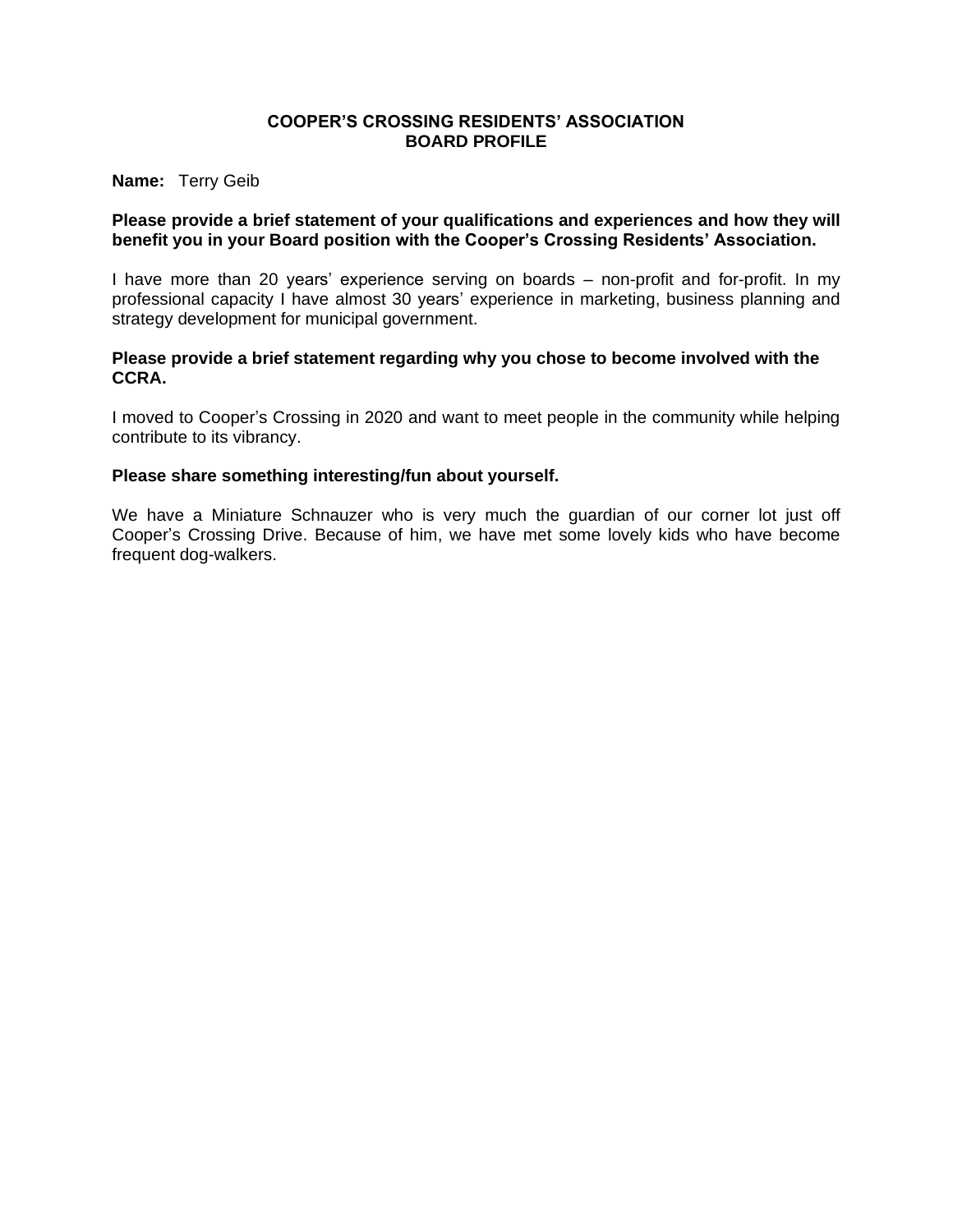**Name:** Jerri-Lynn Misiak

### **Please provide a brief statement of your qualifications and experiences and how they will benefit you in your Board position with the Cooper's Crossing Residents' Association.**

A results oriented leader with extensive experience in healthcare, many diverse Human Resource functional areas, operational leadership, client relationships and large scale transformational change. An executive who leverages strong communication skills to successfully develop, implement and direct growth initiatives and improve the operations efficiency. Known for developing relationships and managing contracts while leveraging strong interpersonal and collaboration skills to consistently meet and/or exceed objectives.

## **Please provide a brief statement regarding why you chose to become involved with the CCRA.**

We moved to Alberta in 2008 and chose Coopers Crossing as the neighborhood to plant our roots. The community spirit was something that stood out and has continued to grow as the community has grown. We have a great foundation in place and I would like to be involved in the continued growth ensuring Cooper's remains a highly desirable and safe area for families to move to and raise their families. A place that people are proud to call home and have a strong sense of belonging.

### **Please share something interesting/fun about yourself.**

If I could turn back time I would be a veterinarian. I am an animal lover and would have a house full if I could. Right now my spouse and I have a Miniature American Sheppard, who will turn 2 at the end of the year. She has lots of energy and provides hours of fun.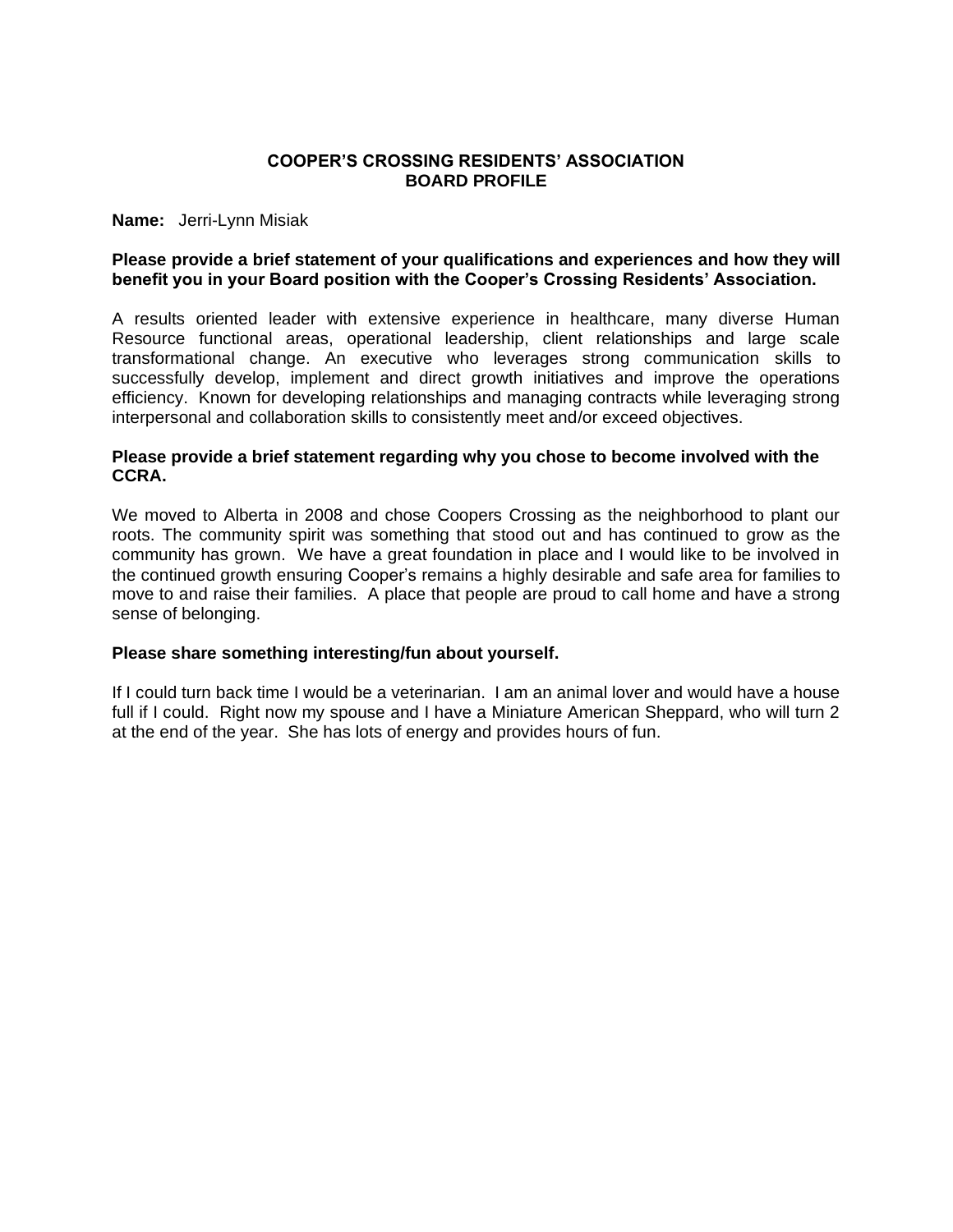#### **Name:** Chris Stewart

### **Please provide a brief statement of your qualifications and experiences and how they will benefit you in your Board position with the Cooper's Crossing Residents' Association.**

I have been a resident of Cooper's Crossing since 2008 and a member of the CCRA Board of Directors since 2018. Throughout the years, I have spent time sitting as a board member for several sports programs as well as being an executive member of a community association in another Alberta city. I have had the opportunity to create and build governance changes, bridging government relationships to enrich the community as well as developing and implementing community projects, all within a focused team environment.

In my professional background, I have 30 years of creative, analytical, leadership, business management and negotiation skills within the Retail Finance Industry.

## **Please provide a brief statement regarding why you chose to become involved with the CCRA.**

I joined the board to be an advocate for our amazing community and to be a productive and positive piece of further enhancing Cooper's Crossing for the benefit of all who live in our community.

### **Please share something interesting/fun about yourself.**

I have lived in 29 different communities across six different provinces ranging from the largest city in Canada to a coastal hamlet with a population of 500 people. This is the reason why I have been able to walk into every Provincial Legislature across our amazing country.